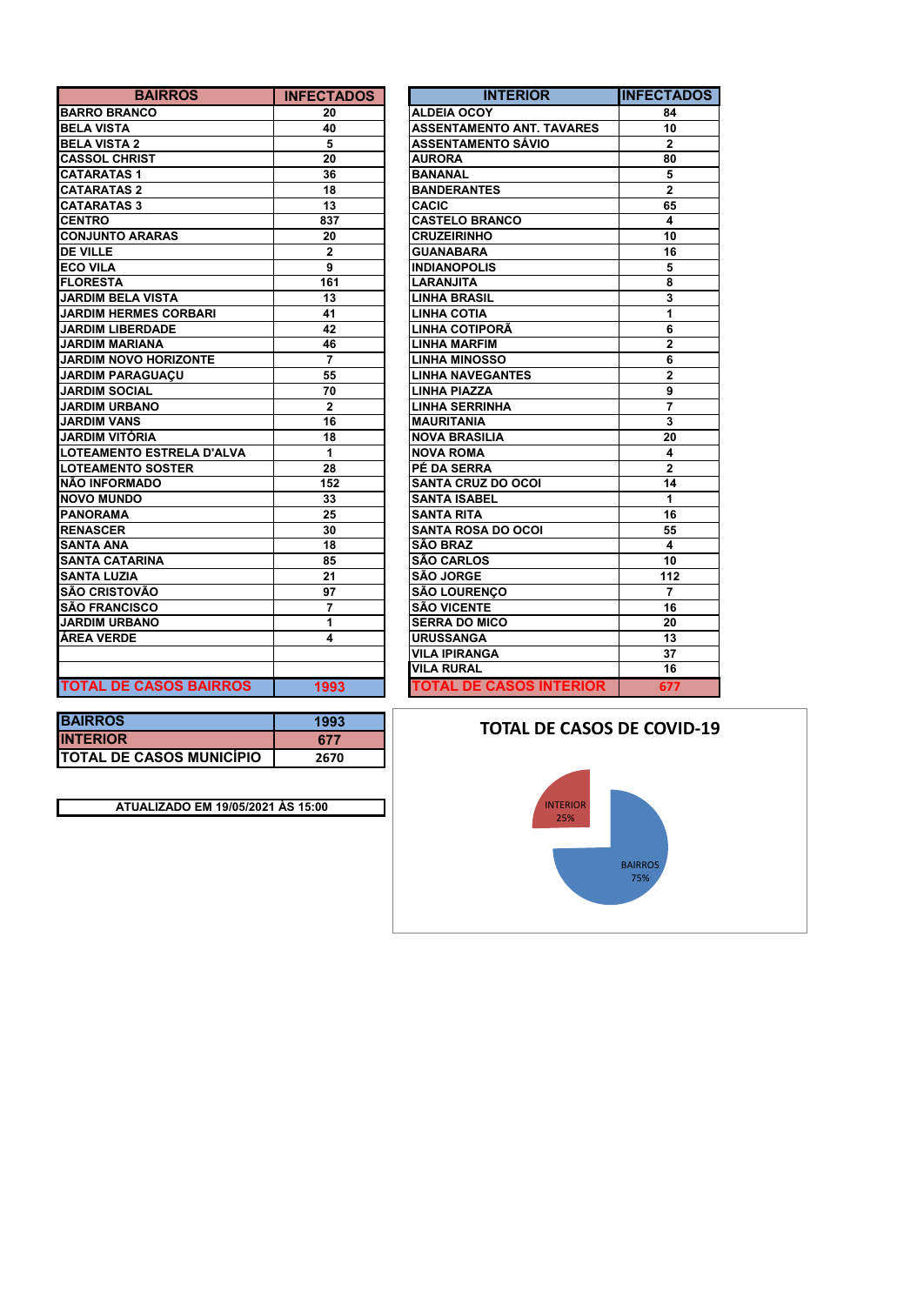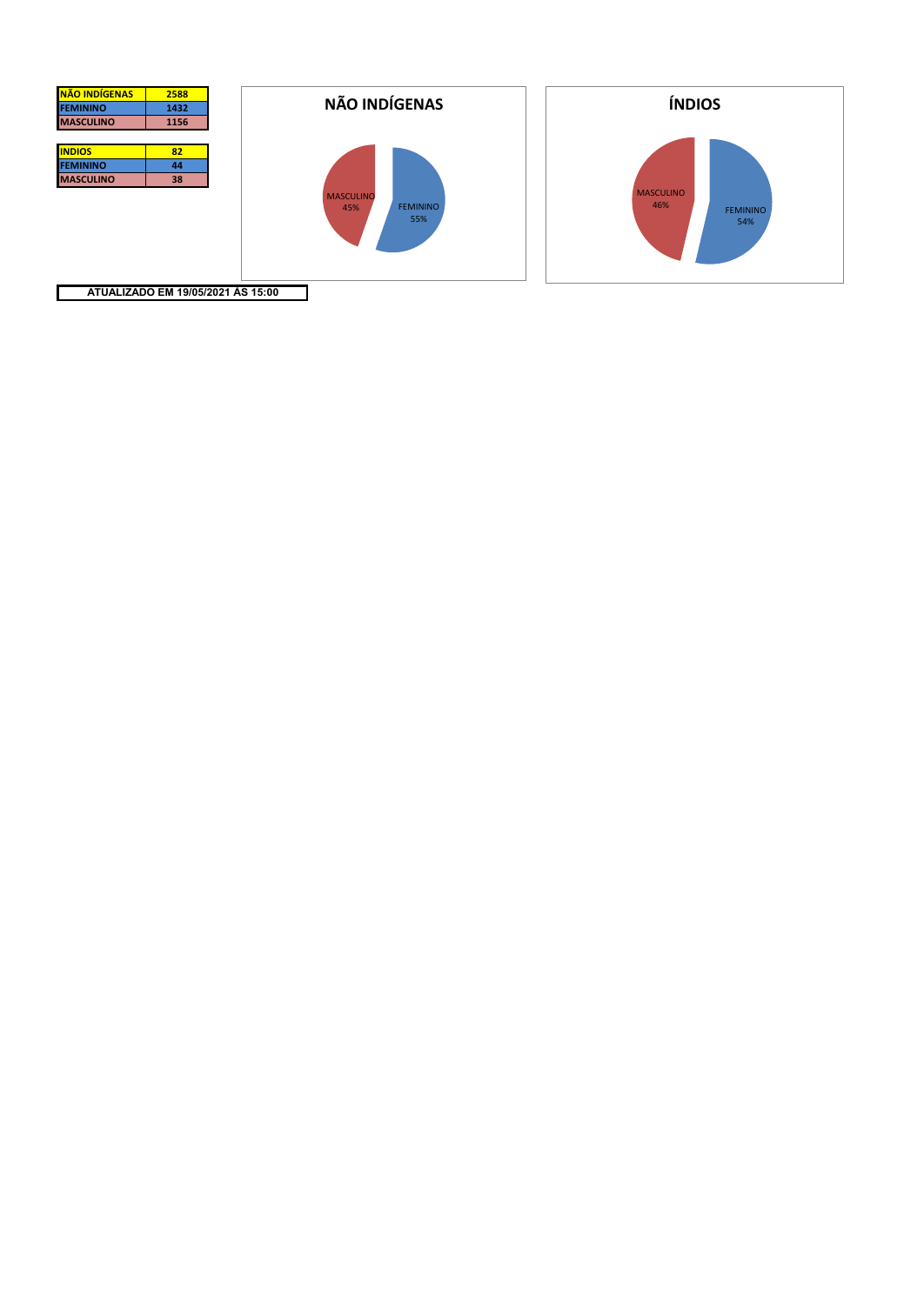

■ 0-9 ANOS **10-19 ANOS 20-29 ANOS** 30-39 ANOS **40-49 ANOS 50 - 59 ANOS** 60-69 ANOS **70-79 ANOS** 80 A MAIS

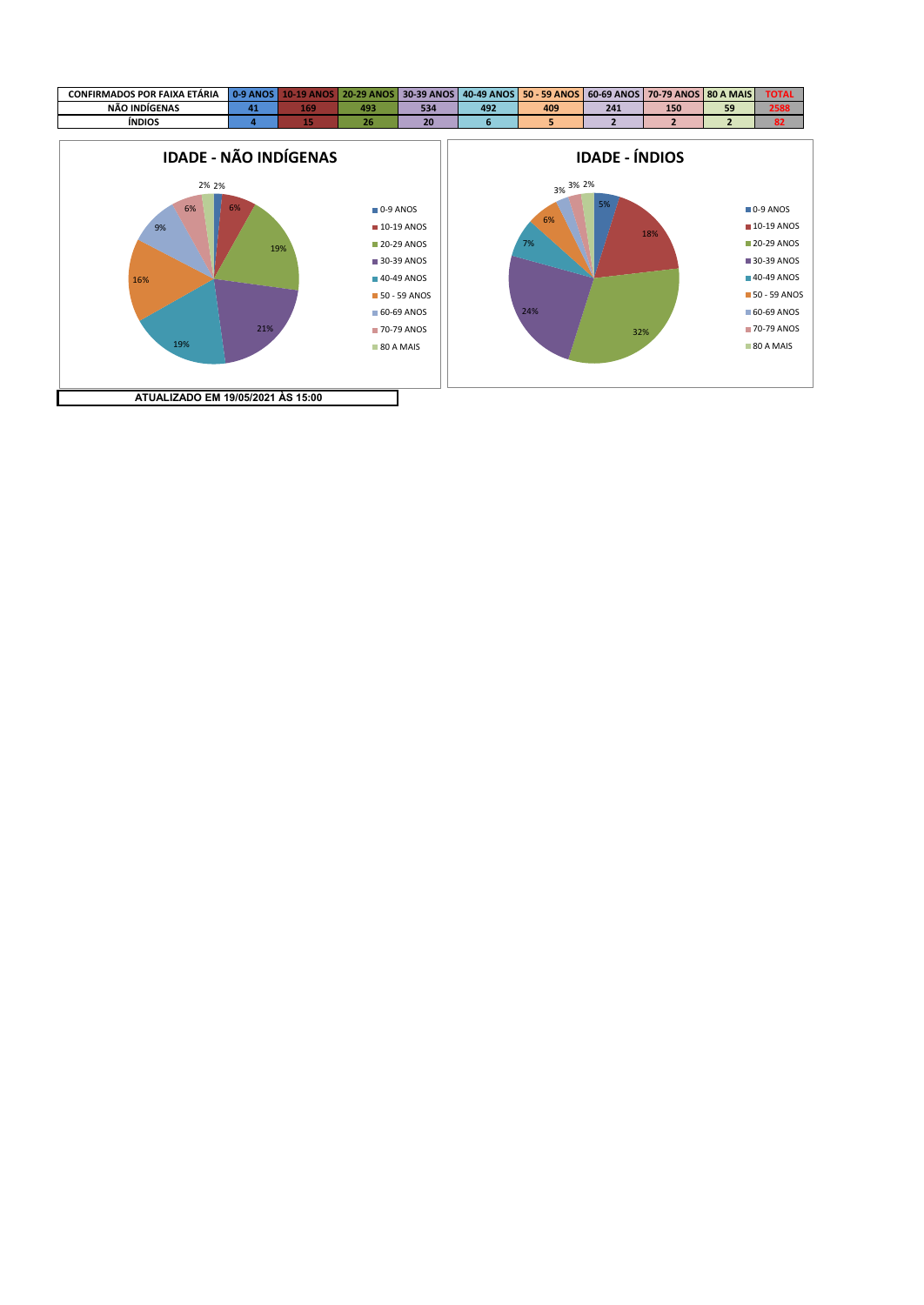|                | <b>SEXO</b>                       | <b>IDADE</b>    | <b>MORBIDADES</b>                                                                |
|----------------|-----------------------------------|-----------------|----------------------------------------------------------------------------------|
| 1              | <b>HOMEM</b>                      | 59 ANOS         | <b>SEM MORBIDADE</b>                                                             |
| $\mathbf{2}$   | <b>HOMEM</b>                      | <b>105 ANOS</b> | <b>SEM MORBIDADE</b>                                                             |
| 3              | <b>MULHER</b>                     | 83 ANOS         | HIPERTENSÃO, DIABETES, DOENÇA CARDIOVASCULAR                                     |
| 4              | <b>MULHER</b>                     | <b>68 ANOS</b>  | DOENÇA CARDIOVASCULAR, HIPERTENSÃO, DIABETES, DOENÇA RENAL, OBESIDADE, TABAGISMO |
| 5              | <b>HOMEM</b>                      | 82 ANOS         | NÃO INFORMADO                                                                    |
| 6              | <b>MULHER</b>                     | 59 ANOS         | DOENÇA CARDIOVASCULAR, HEPÁTICA, HIPERTENSÃO, DIABETES.                          |
| $\overline{ }$ | <b>MULHER</b>                     | <b>91 ANOS</b>  | <b>HIPERTENSÃO</b>                                                               |
| 8              | <b>MULHER</b>                     | <b>78 ANOS</b>  | HIPERTENSÃO, OBESIDADE                                                           |
| 9              | <b>HOMEM</b>                      | 81 ANOS         | DOENÇA CARDIOVASCULAR, HIPERTENSÃO, DIABETES, OBESIDADE                          |
| 10             | <b>MULHER</b>                     | 76 ANOS         | HIPERTENSÃO, DIABETES                                                            |
| 11             | <b>HOMEM</b>                      | 88 ANOS         | DOENÇA PULMONAR, DIABETES                                                        |
| 12             | <b>HOMEM</b>                      | 70 ANOS         | <b>HIPERTENSÃO</b>                                                               |
| 13             | <b>HOMEM</b>                      | <b>78 ANOS</b>  | <b>HIPERTENSÃO</b>                                                               |
| 14             | <b>MULHER</b>                     | 85 ANOS         | NÃO INFORMADO                                                                    |
| 15             | <b>MULHER</b>                     | <b>68 ANOS</b>  | HIPERTENSÃO, DIABETES                                                            |
| 16             | <b>MULHER</b>                     | <b>85 ANOS</b>  | DOENÇA NEUROLÓGICA                                                               |
| 17             | <b>MULHER</b>                     | 93 ANOS         | DOENÇA CARDIOVASCULAR, OBESIDADE                                                 |
| 18             | <b>HOMEM</b>                      | 75 ANOS         | <b>OBESIDADE</b>                                                                 |
| 19             | <b>HOMEM</b>                      | 85 ANOS         | NÃO INFORMADO                                                                    |
| 20             | <b>MULHER</b>                     | 86 ANOS         | NÃO INFORMADO                                                                    |
| 21             | <b>HOMEM</b>                      | <b>75 ANOS</b>  | <b>SEM MORBIDADE</b>                                                             |
| 22             | <b>HOMEM</b>                      | 79 ANOS         | DOENÇA CARDIOVASCULAR                                                            |
| 23             | <b>HOMEM</b>                      | <b>76 ANOS</b>  | DOENÇA CARDIOVASCULAR, HIPERTENSÃO E DIABETES                                    |
| 24             | <b>HOMEM</b>                      | 72 ANOS         | NEOPLASIA, HIPERTENSÃO, DIABETES                                                 |
| 25             | <b>MULHER</b>                     | 88 ANOS         | HIPERTENSÃO, DOENÇA PULMORAR, DOENÇA NEUROLÓGICA, TABAGISMO                      |
| 26             | <b>MULHER</b>                     | 59 ANOS         | NÃO INFORMADO                                                                    |
| 27             | <b>MULHER</b>                     | 80 ANOS         | DOENÇA CARDIOVASCULAR, HIPERTENSÃO                                               |
| 28             | <b>MULHER</b>                     | 57 ANOS         | NÃO INFORMADO                                                                    |
| 29             | <b>HOMEM</b>                      | <b>50 ANOS</b>  | <b>SEM MORBIDADE</b>                                                             |
| 30             | <b>HOMEM</b>                      | <b>65 ANOS</b>  | NÃO INFORMADO                                                                    |
| 31             | <b>HOMEM</b>                      | <b>68 ANOS</b>  | <b>SEM MORBIDADE</b>                                                             |
| 32             | <b>HOMEM</b>                      | 40 ANOS         | NÃO INFORMADO                                                                    |
| 33             | <b>HOMEM</b>                      | 79 ANOS         | <b>DIABETES</b>                                                                  |
| 34             | <b>MULHER</b>                     | 84 ANOS         | NÃO INFORMADO                                                                    |
| 35             | <b>MULHER</b>                     | <b>78 ANOS</b>  | NÃO INFORMADO                                                                    |
| 36             | <b>HOMEM</b>                      | <b>68 ANOS</b>  | DIABETES, HIPERTENSÃO, DOENÇA CARDIOVASCULAR                                     |
| 37             | <b>HOMEM</b>                      | <b>71 ANOS</b>  | <b>HIPERTENSÃO</b>                                                               |
| 38             | <b>MULHER</b>                     | <b>78 ANOS</b>  | NÃO INFORMADO                                                                    |
| 39             | <b>MULHER</b>                     | 83 ANOS         | NÃO INFORMADO                                                                    |
| 40             | <b>HOMEM</b>                      | 79 ANOS         | <b>DIABETES</b>                                                                  |
| 41             | <b>HOMEM</b>                      | <b>40 ANOS</b>  | NÃO                                                                              |
| 42             | <b>HOMEM</b>                      | 68 ANOS         | NÃO INFORMADO                                                                    |
| 43             | <b>HOMEM</b>                      | <b>65 ANOS</b>  | <b>NAO INFORMADO</b>                                                             |
| 44             | <b>HOMEM</b>                      | <b>50 ANOS</b>  | <b>NÃO</b>                                                                       |
| 45             | <b>MULHER</b>                     | 57 ANOS         | NÃO INFORMADO                                                                    |
| 46             | <b>MULHER</b>                     | 59 ANOS         | NÃO INFORMADO                                                                    |
| 47             | <b>MULHER</b>                     | 88 ANOS         | <b>NÃO</b>                                                                       |
| 48             | <b>HOMEM</b>                      | 79 ANOS         | DOENÇA CARDIOVASCULAR                                                            |
| 49             | <b>HOMEM</b>                      | <b>64 ANOS</b>  | NÃO INFORMADO                                                                    |
|                | ATUALIZADO EM 19/05/2021 ÀS 15:00 |                 |                                                                                  |